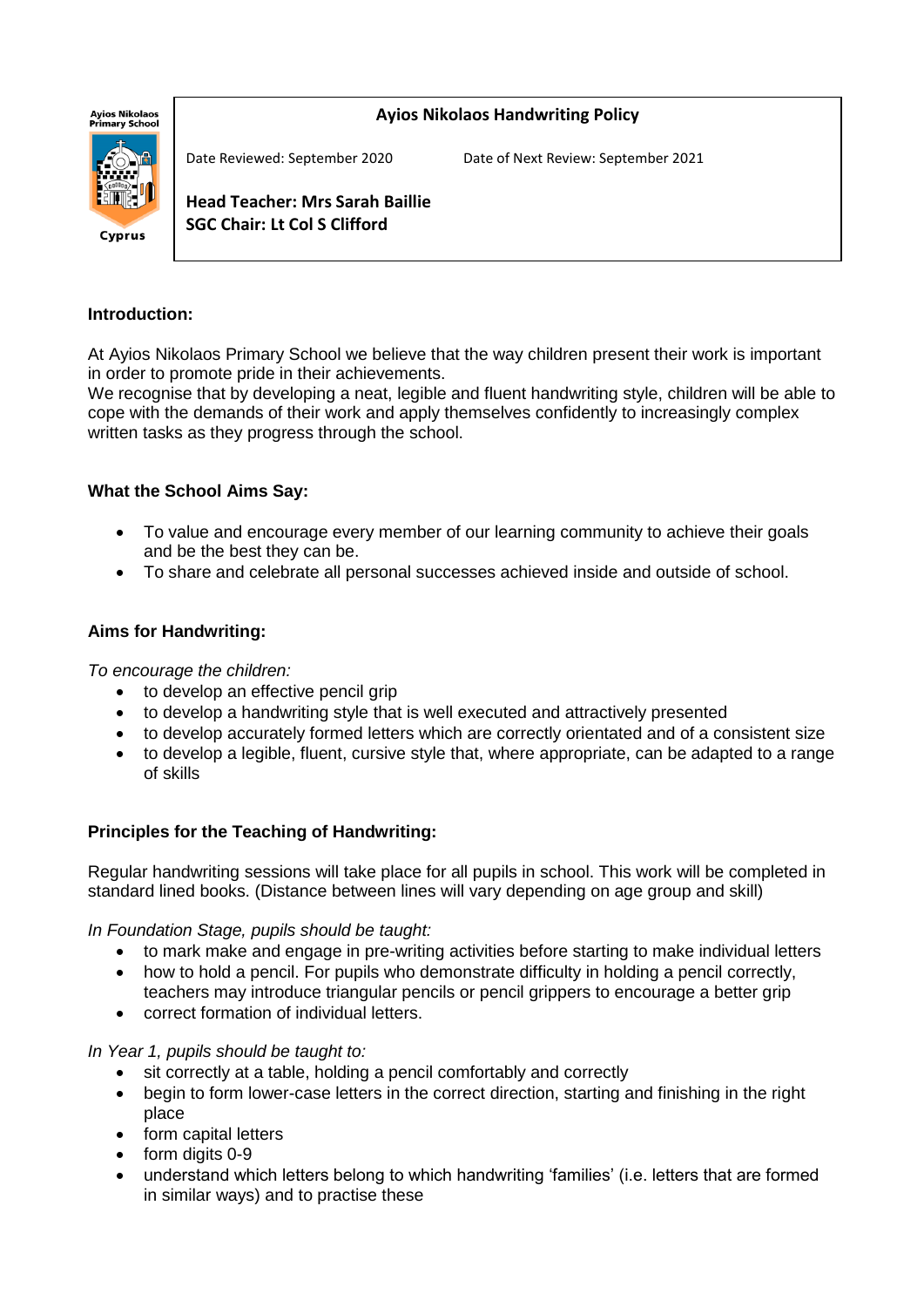*In Year 2, pupils should be taught to:* 

- form lower-case letters of the correct size relative to one another
- start using some of the diagonal and horizontal strokes needed to join letters and understand which letters, when adjacent to one another, are best left un-joined
- write capital letters and digits of the correct size, orientation and relationship to one another and to lower case letters
- use spacing between words that reflects the size of the letters

### *In Lower KS2, pupils should be taught to:*

- use the diagonal and horizontal strokes that are needed to join letters and understand which letters, when adjacent to one another, are best left un-joined
- increase the legibility, consistency and quality of their handwriting (for example, by ensuring that the down strokes of letters are parallel and equidistant; that lines of writing are spaced sufficiently so that the ascenders and descenders of letters do not touch)

### *In Upper KS2, pupils should be taught:*

- writing legibly, fluently and with increasing speed
- choosing which shape of a letter to use when given choices and deciding whether or not to join specific letters
- choosing the writing implement that is best suited for a task

### *Across KS2 it is expected that pupils should:*

- write legibly in a fluent, cursive script
- use 'best' handwriting to present any written work

In KS1 and KS2, children should also know the importance of clear and neat presentation in order to communicate their meaning effectively.

### **Handwriting Style:**

It has been proven that there is a close link between spelling and handwriting. Therefore, the letter formation and style of handwriting taught at Ayios Nikolaos is based on a continuous cursive script. From FS2, children develop their handwriting skills in a style which ensures continuity and progression based on regular and irregular letter patterns.

The cursive style of handwriting used at Ayios Nikolaos is 'Cursive 4' (cursivewriting.org).

## **Use of Pens:**

Handwriting pens are awarded to children during their time in KS2. However, some children in Year 2 may be given the opportunity to use pen if appropriate.

A pupil, considered by the teacher to have achieved the following criteria for handwriting, will be awarded a handwriting pen. The individual must illustrate that he/she has:

- a comfortable and efficient pen / pencil grip
- consistently joined writing using correct cursive style in at least 6 pieces of writing across different areas of the curriculum
- practised using a pen with efficient results in handwriting practice

They will then use a writing pen in all subjects except Numeracy. In KS2, children will be provided with pens by the school to use in lessons.